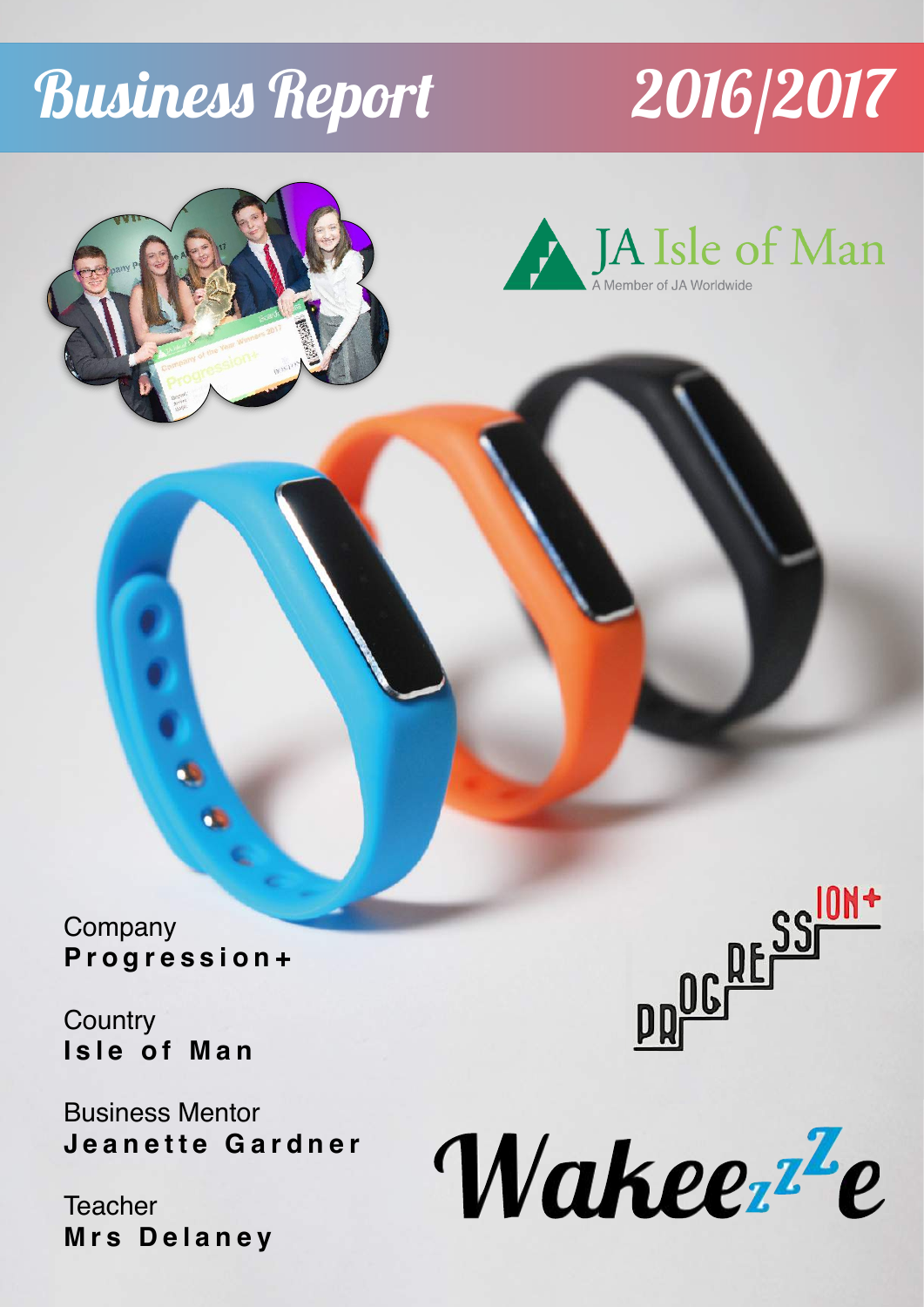### **Mission Statement**

To start your day in a stress free way.

### **Our Business Idea**

Our product is **Wakeeze** the alarm band that vibrates gently on your wrist to wake you up in the morning.

When you are woken by a noisy alarm pulling you [from a deep sleep, it triggers a sequence of](http://mhealthwatch.com/could-your-alarm-clock-trigger-a-heart-attack-21430/)  unhealthy physical responses. One of these is that adrenaline is sent coursing through your body, triggering the fight-or-flight response. This causes your heart rate to increase and your blood pressure to spike. Research shows that being jolted awake can affect your mental agility and your ability to make decisions.

Wearing a **Wakeeze** alarm band allows you to wake up rested and refreshed as the alarm vibrates gently on your wrist. Not only does this benefit your health, it also supports the needs of others by not disturbing anyone else.

#### **Our goals**

- To sell a quality alarm band that can be used with both Android and Apple devices
- To grow the business by adapting **Wakeeze** to be used for other markets
- To work with a reputable manufacturer
- To provide an excellent service to both new and existing customers
- To run a profitable business





# **Financial Summary**

| Turnover                     | €2609.86 |
|------------------------------|----------|
| Net profit (pre-tax)         | €1049.44 |
| Gross Profit Margin          | €1747.96 |
| Net Profit Margin before tax | 40%      |

#### **Business Performance and Profitability**

When we first started our business we placed an order for 100 alarm bands which sold quickly.

Since winning the Isle of Man Company Programme finals in March we have been working with a new manufacturer who can produce an alarm band than can work with Apple and Android devices and develop new retail packaging.

We took delivery of the new alarm bands just 2 weeks before writing this report. In the meantime we have been focusing on raising funds to place our next order and have put together a sales and marketing plan.

We look forward to providing you with a sales update when we meet in Brussels.

This report describes our company, product and sales in greater detail. You can also find our shop and social media links on our website.

#### **Contents**

- Executive Summary **2**
- Our Company **3**
- Our Product **4**
- **Operations 5**
- Management **6**
- Fundraising **6**
- Sales and Marketing **7**
- Sales and Marketing **8**
- Financial Summary & Future Potential **9**
- **Accounts 10**
- Our Journey **11**

# **Progression+ Business Report**

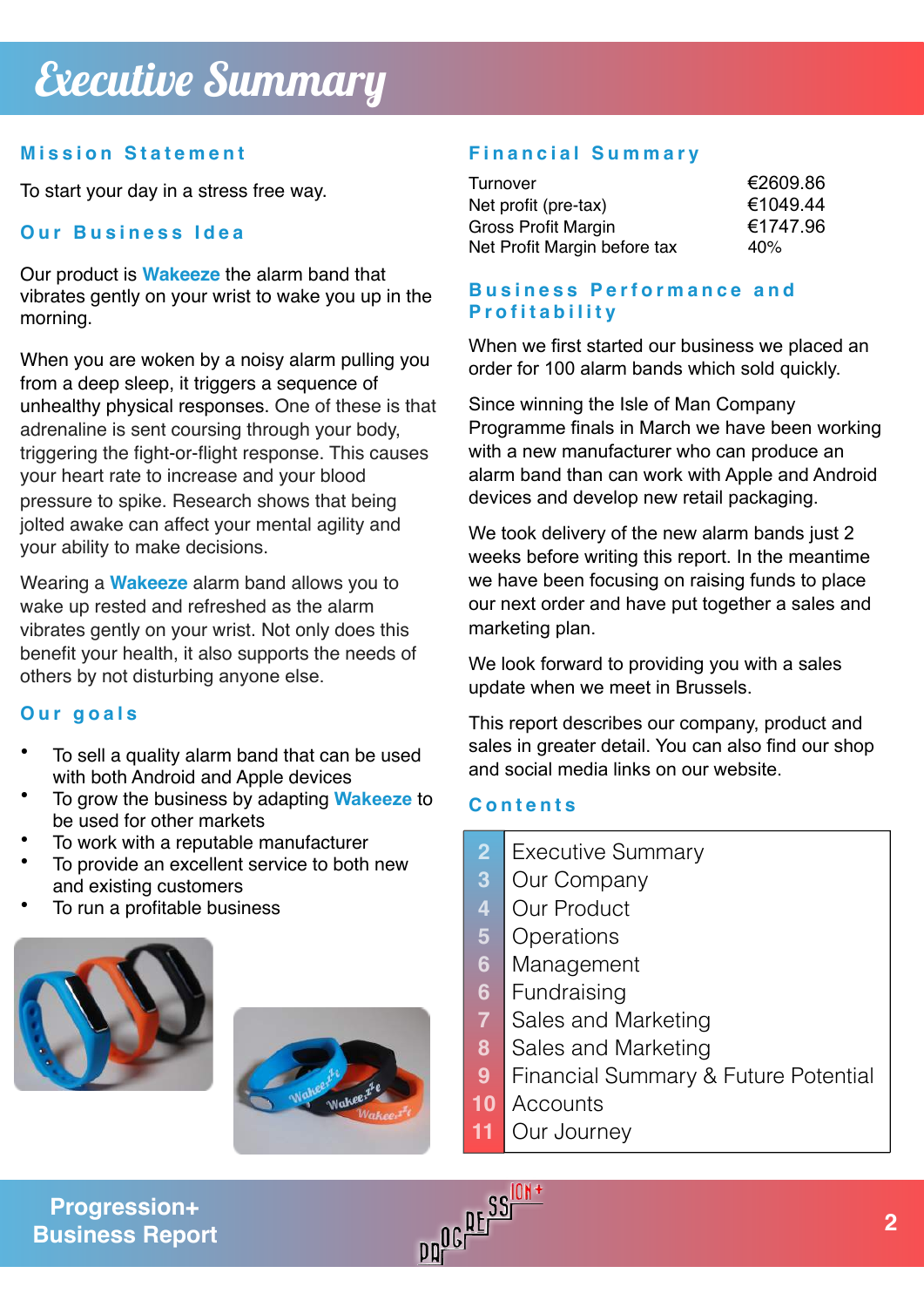# Our Company

In September 2016 we were all given the opportunity to take part in the JA Company Programme. We were so eager to get started on this project that before Junior Achievement came into the school we had already decided on the team members and were ready to go.

We wanted to provide a useful product to a wide target market. We hoped to solve an ongoing problem experienced by a large number of people world-wide.

#### **Our Team**

Progression+ is made up of five hardworking students from QEII High school in the Isle of Man. Originally we were a team of 6 but one of our team members left.

## **The Idea**

We had been researching and brainstorming ideas when one of our team members arrived to one of our meetings stressed by the fact they had been woken by their parents' alarm clock at 6am in the morning. This was our 'eureka moment' when we realised we had to find a more relaxed way to wake up in the morning without disturbing anyone else. This is how we came up with the idea for **Wakeeze** the vibrating alarm band.



# **The Start Of Progression+ Chloe Irving - Managing Director**



Chloe is our Managing Director. She was given this role as she can lead and motivate others as well as being reliable, co-operative and well organised with good self-motivation and time management skills. Chloe's role is pivotal in the company.

## **Kelly McMullin - Finance Director**



Kelly is our Finance Director. She plays a key role managing the company's accounts. Kelly is a very numerate, articulate and an extremely positive member of the company.

#### **Alex Devereau - Sales Director**



Alex is our Sales Director. He is responsible for selling Wakeeze to the right markets at the right time and at the right price. Alex is creative, thorough and innovative and his pride in our product makes him a crucial member of the company.

#### **Chloe Mylchreest - Secretary**



Chloe is our Company Secretary. She plans and prepares our meetings, takes minutes and ensures all actions are captured and tracked. Chloe is an organised, enthusiastic and a hard working member of the company.

#### **Will Snape - Marketing And Design**



Will is our Design Specialist. His role is to make sure every aspect of our Wakeeze product and its packaging is spot on. Will has an eye for detail and a flair for design so is an important member of the company.

**Business Report**

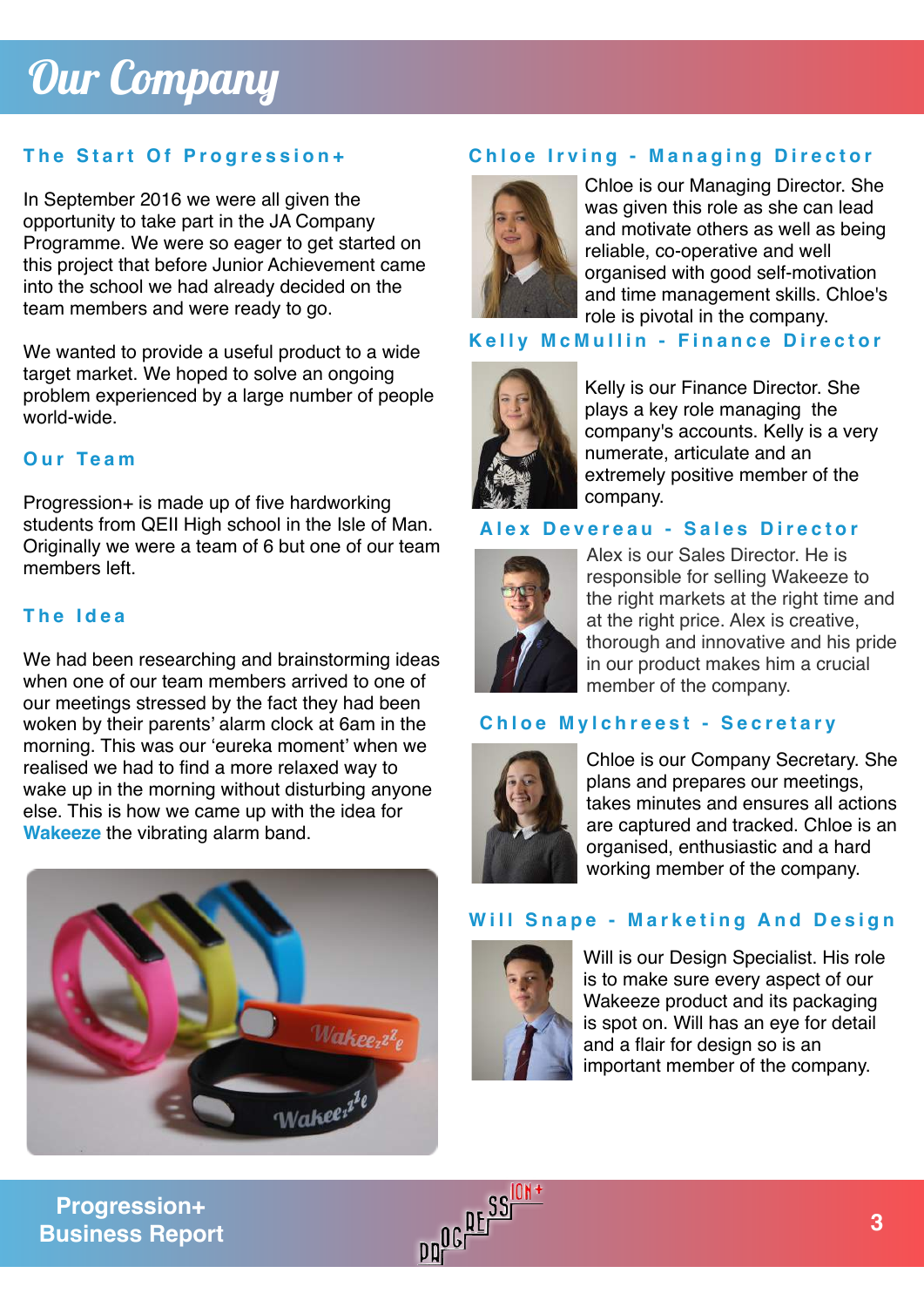# Our Product

#### **Innovation**

After looking at similar products we realised that they are being marketed as fitness devices, with the emphasis on using the wrist band as a pedometer and tracking your heart rate. The vibrating alarm is usually just an add-on that not many people know about.

What makes our business innovative is that we have decided to focus on promoting the benefits of having a vibrating alarm band that is scientifically proven to be better for your health. Who wouldn't want to wake with ease?

#### **Research**

Americans recently voted alarm clocks as one of their most hated inventions (second only to the mobile phone). In a recent study published in the Journal of the American Medical Association, people that were woken during deep sleep suffered from worse short-term memory, cognitive abilities and even counting skills. Although serious effects had faded within the first ten minutes, some impairments were still detected for up to two hours after waking. These results could have implications for firefighters, doctors and emergency workers who need to function at an optimum level immediately after awakening.

This level of stress can contribute to high blood pressure, sleep problems and depression. If you're woken suddenly during the 'deep' sleep stage, your ability to think clearly is badly affected.

It is hugely important to start your day right to help maintain good health and performance and that is why **Wakeeze** is desperately needed.



### **Solution**

The **Wakeeze** alarm band vibrates on your wrist to wake you up with ease. It retails at €17 and is simple to use. It comes in three colours: Black, Blue and Orange.

You simply place the band on your wrist and set an alarm via an app on your phone. The app can be used with any Android or Apple devices and is free of charge.

At the allocated time the band will start to vibrate gently on your wrist allowing your body to gently wake up without the sudden shock of an annoying alarm clock.



#### **The app**

The **Wakeeze** band is controlled through a free app downloadable for both Apple and Android products. An easy way of finding the app is a QR code which is found in the **Wakeeze** instructions provided with every band to make the process simpler for the customer.



**Progression+ Business Report**

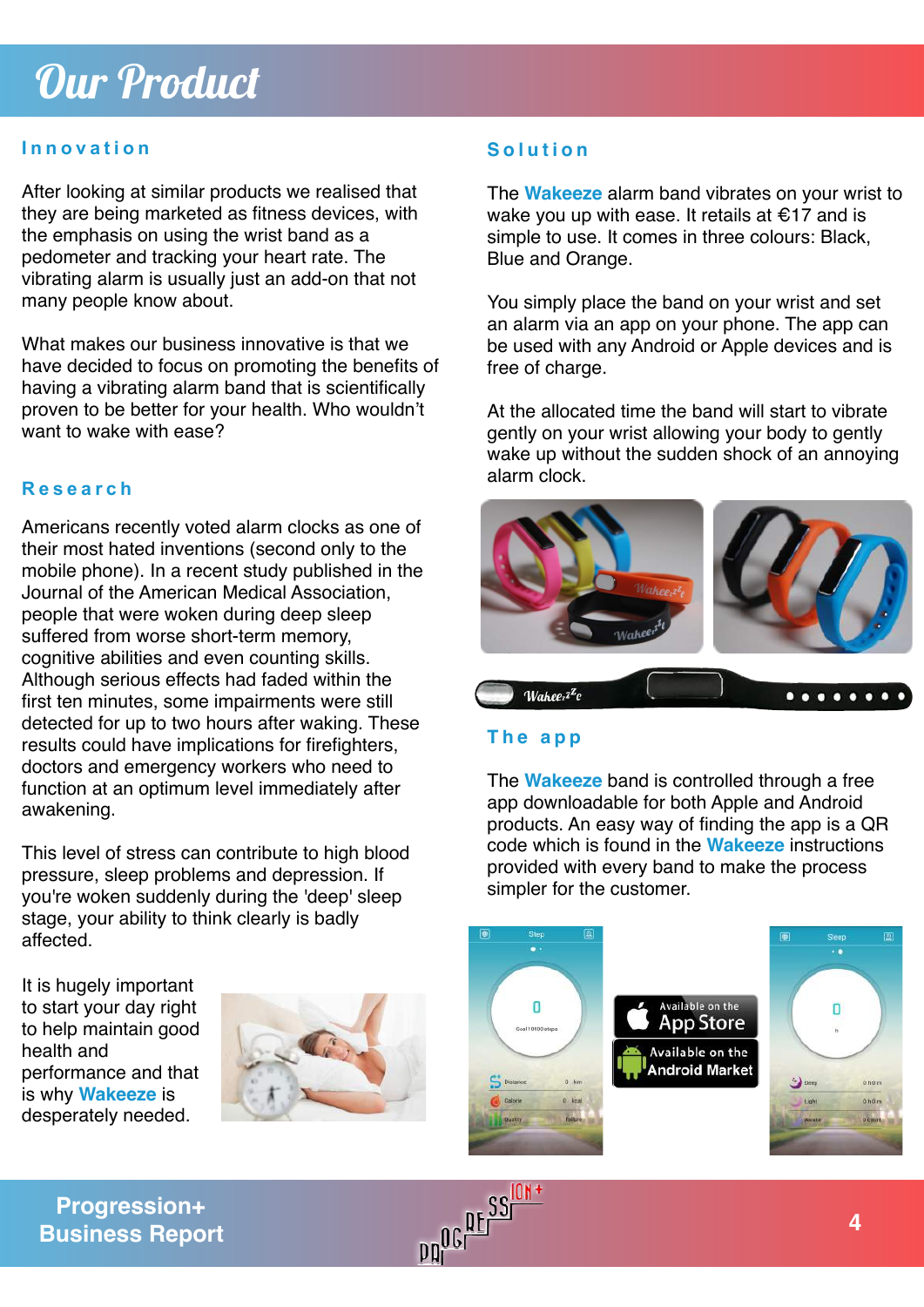#### **How we chose the band**

Initially we had hoped to get **Wakeeze** manufactured locally and met with a local engineering company called Swagelok. This was not cost effective and we were advised to look for an existing product that we could resell and rebrand.

The product that we found was being sold as a fitness tracker and we realised that we could resell this item as a vibrating alarm band. Initially we placed an order for 100 bands which we sold quite quickly proving how popular the idea was. The disadvantage for this product is that it only worked with Apple devices and after studying the market we knew it would be more beneficial for us to find another band that works for both phone types.

#### **Where are we now?**

In our quest to improve **Wakeeze** we have been communicating with a number of manufacturers in China. The criteria was as follows:

To find a reputable company who could

- provide assurances that they look after their staff
- provide evidence of quality checks
- offer a 12 month guarantee with the wrist band
- brand the product, packaging and the app with the **Wakeeze**  logo
- provide an app that can work on Apple and Android devices

We have found an excellent company who fits this criteria and

have sent us a prototype. Therefore we placed and have just received an order of 100 wristbands.

They have been good at communicating and are very efficient.



Our suppliers quality checks



Our suppliers factory<br>
OLE SSIDM +

#### **Costings for the new Wakeeze**

The cost of 100 wrist bands including production, packaging, shipping, import duty and bank charges  $\epsilon$  670.

Gross profit per wrist band 60.5%

€ 17(sale price) – €6.70 (cost) = €10.30



Source: Kantar Worldpanel Feb 2016

#### **Operational Difficulties**

As our supplier is overseas, we have had to take some different things into account which have been a little bit more difficult than expected.

To get our product delivered to the Isle of Man there has been an additional charge for customs duty, postage and packing. This cost has had to be factored into our final selling price.

Our initial **Wakeeze** did not work with Android devices. This was a major problem as in 2016 - 328 million Android devices were shipped worldwide, with Android devices capturing 59.84% of the global market. This problem has now been resolved with the introduction of a new and improved **Wakeeze** which we will be showcasing on our Trade Stand.

**Progression+ Business Report**

**5**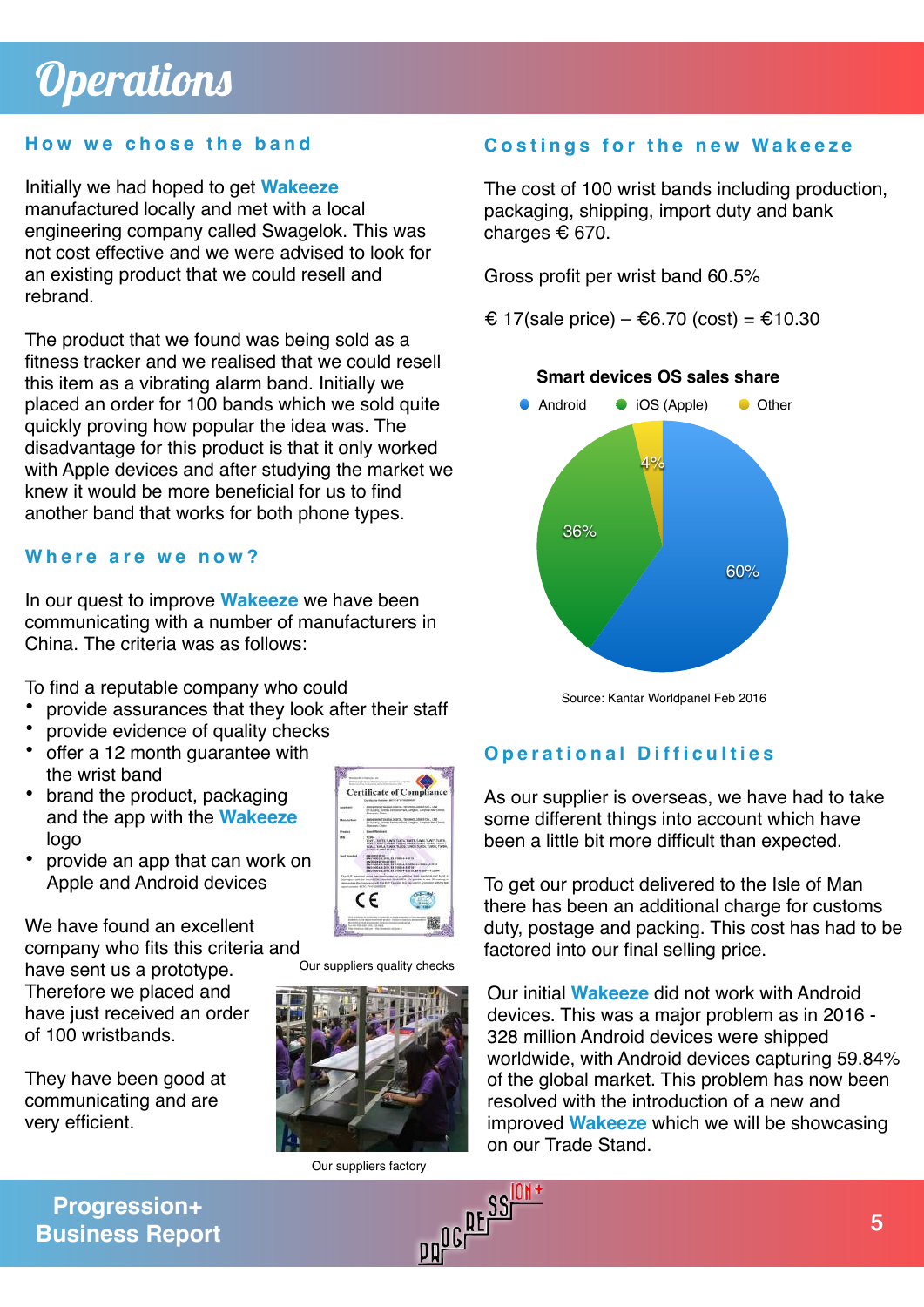### **Our Business Structure**

At the early stages of our business being formed, we put together a business plan detailing where we would like to be at by the end of the competition and how we are going to get there.

Our Managing Director leads the meetings using an agenda prepared by our Secretary. We make sure we go through this agenda to ensure we are on track.

#### **Our Roles And Responsibilities**

It was important from the outset to assign roles. To do this we went through the job descriptions and the roles were selected based on our personal strengths and skills which can be seen on page 3 of the report.

#### **What Have We Learnt?**

Being thrown into such a competitive and challenging environment, our team has learnt one of the biggest traits business people have; resilience. Even when we were faced with tough decisions, out of our comfort zone situations and large amounts of pressure, our team always pulled through with the help of co-operation, positivity and drive. These characteristics have really shone throughout the programme.



#### **Fundraisers**

Our team decided to raise the funds to launch our product rather than sell shares.

We did lots of fundraisers to make money to start buying in products and equipment and to also market **Wakeeze** to as many people as possible. We used events such as car washes, school fayres, bag packs and a raffle to raise not only money for our company, but also the public awareness of our product. For example, we ran a pyjama day at a local primary school and sent out flyers to help spread the knowledge of **Wakeeze** to children and their parents, targeting potential buyers.



#### **Sponsors**

We are lucky enough to have gained sponsorship from two great companies: Café Red and B&B Furniture. Both companies have agreed to give us financial backing along with selling our products in store in return for advertisement from ourselves. We are delighted to have these great companies on board as they have helped us with our business idea and the selling of our product.

**Progression+ Business Report**

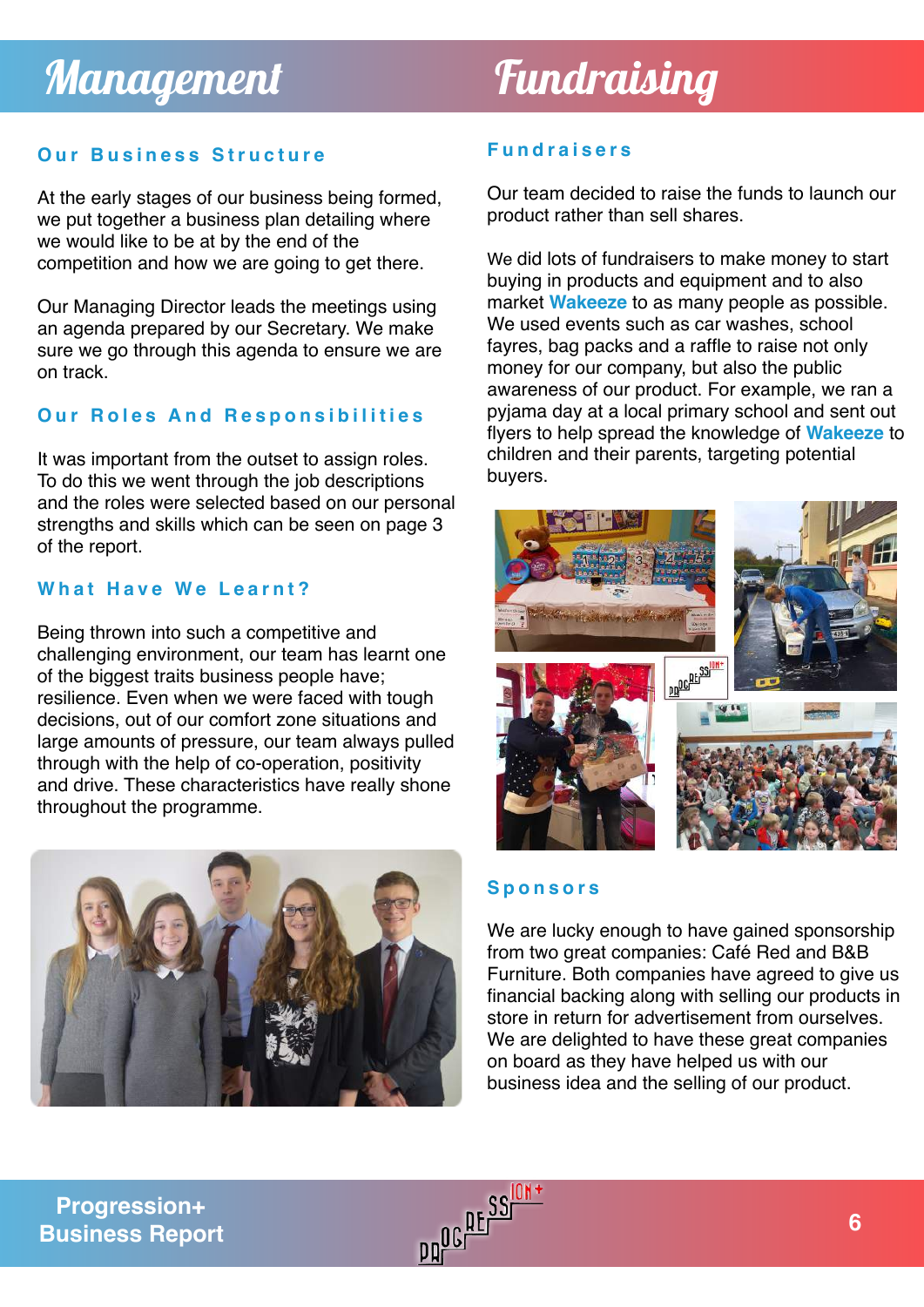#### **Sales**

We decided to market and sell our product in numerous places so that it reaches a wider market. Below shows all of the ways customers can buy **Wakeeze**.

#### **Online on our website**

With the help of Callum Staley an ICT student, we created a fully

functioning website with an online store where you can buy **Wakeeze**. As online shopping is becoming more popular, we knew we had to invest in



making a website to attract this market. You can find our website at www.progression-plus.co.uk.

#### **At pop-up shops**

We teamed up with popular stores and made a pop-up shop to sell and promote **Wakeeze**. So far we have been spotted at Shoprite, Tynwald Mills and Café Red.



We have a number of pop-up shops planned throughout June and July.

#### **Retailers**

We created a supplier discount table and then approached retailers about them selling **Wakeeze**. Our bands are currently being sold in Manx Telecom and Café Red however



we are in negotiation with Sure, Barclays, B&B Furniture, WHSmiths and Gadgetman.

#### **Target market**

After completing a review of our sales to date we have established that more than 80% of our customers are women aged 25+.

They are not necessarily the end user as they have purchased the wrist band for family members including their partners and children.

The main benefit of **Wakeeze** is that it wakes you up in a stress free way. Linked to the research above it would suggest that women purchase this product as they value this benefit.

The end user of **Wakeeze** is: children, couples, elderly, hard of hearing, business people, teenagers and students.

In addition to waking up in the morning the **Wakeeze** can be used to:

- Remind you to take medication
- Schedule a meeting
- Wake you up on a long haul flight
- Remind you when something is due out of the oven
- Make sure you do not miss a stop when travelling by bus or train
- Act as a pedometer and sleep tracker

#### **Promotional Video**

The **Wakeeze** promotional video can be seen on our website [www.progression-plus.co.uk](http://www.progression-plus.co.uk) and on our Facebook page progressionplusiom.



# **Progression+ Business Report**<br> **Business Report 7**

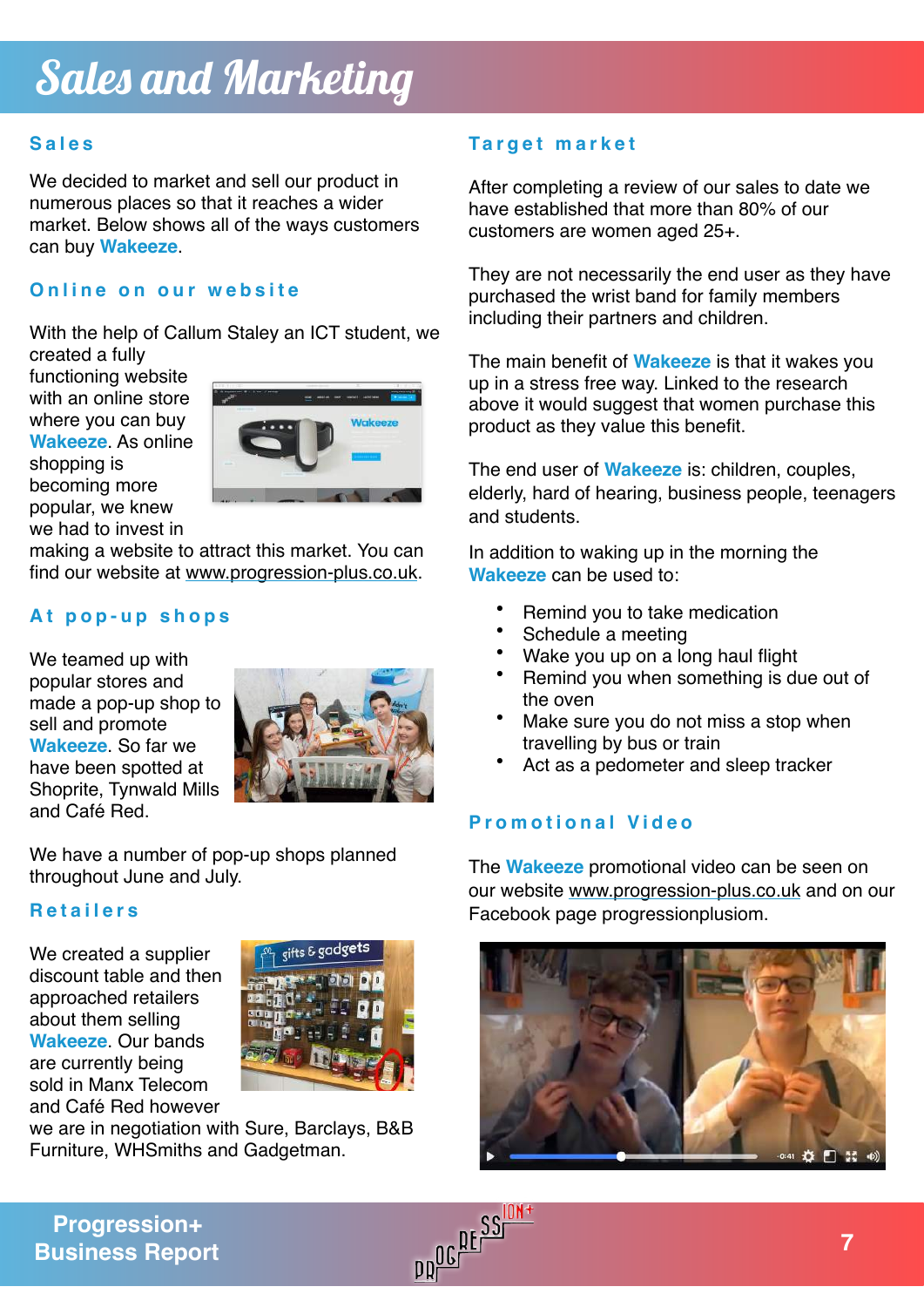## **Future plans to improve sales**

Although we are already selling **Wakeeze** in numerous places, we are not stopping there. In our plans to market **Wakeeze** globally, we are looking to reach new customers.

As **Wakeeze** can be a key item for when travelling, we aim to contact airports and sea terminals about selling our product and promoting the huge benefits of having a **Wakeeze** with you on holiday.

We could also link our bands to the sale of other products such as beds. This means that not only will we get more advertisement through existing companies, but we will also be able to highlight the benefits of **Wakeeze** when buying other products.

## **Rewarding customer loyalty**

We feel it is important to look after existing customers and to encourage them to place repeat orders. This would be in the form of a **'Family Deal'** where if you buy 3 bands you get the 4th free and an **'Invite a Friend Deal'** where once you buy a band you receive a code which gives you the chance to earn a 10% discount if you order again in the next 30 days. By doing this, not only are we encouraging repeat customers but we are also rewarding the loyalty of them.

#### **Feedback**

We have been given some great feedback from both customers and other businesses as shown below.

**"Your company and product sounds incredible, congratulations!"** - Kelly Stone, Warner Music UK

**"Fabulous guys! Cracking idea"** - Sarah Cain, **Customer** 

**"Nice product idea, I desperately need one of those!"** - Dario Leonetti, Bloom Creative

# **Corporate gifts**

We recognise that our product makes an ideal corporate gift and have already sold 25 **Wakeeze**  bands to a large eGaming company.

Now that we have received delivery of the new bands we have put together a list of companies to target and will be visiting them throughout June.

# **Local Radio Station**

After they heard about our recent success, we were invited to talk on a radio show called Women Today hosted by Manx



Radio. We are currently planning on participating in the interview very soon and we look forward to using this popular radio station to promote **Wakeeze** and our team.

# **Celebrity Endorsement**

The Isle of Man hosts motorsports biggest event, the TT Races. We took this opportunity to gain ourselves some celebrity endorsement by offering the famous bikers a free **Wakeeze** band as long as they wore it throughout the TT.

- **Dan Kneen -** *The first rider to win a hat-trick at the Manx Grand Prix*
- **• Dominic Herbertson** *Champion North East Motorcycle Club (2015)*
- **• Davo Johnson** *Fastest ever rider of a British motorcycle (128.5mph)*

And many more…





**Business Report**

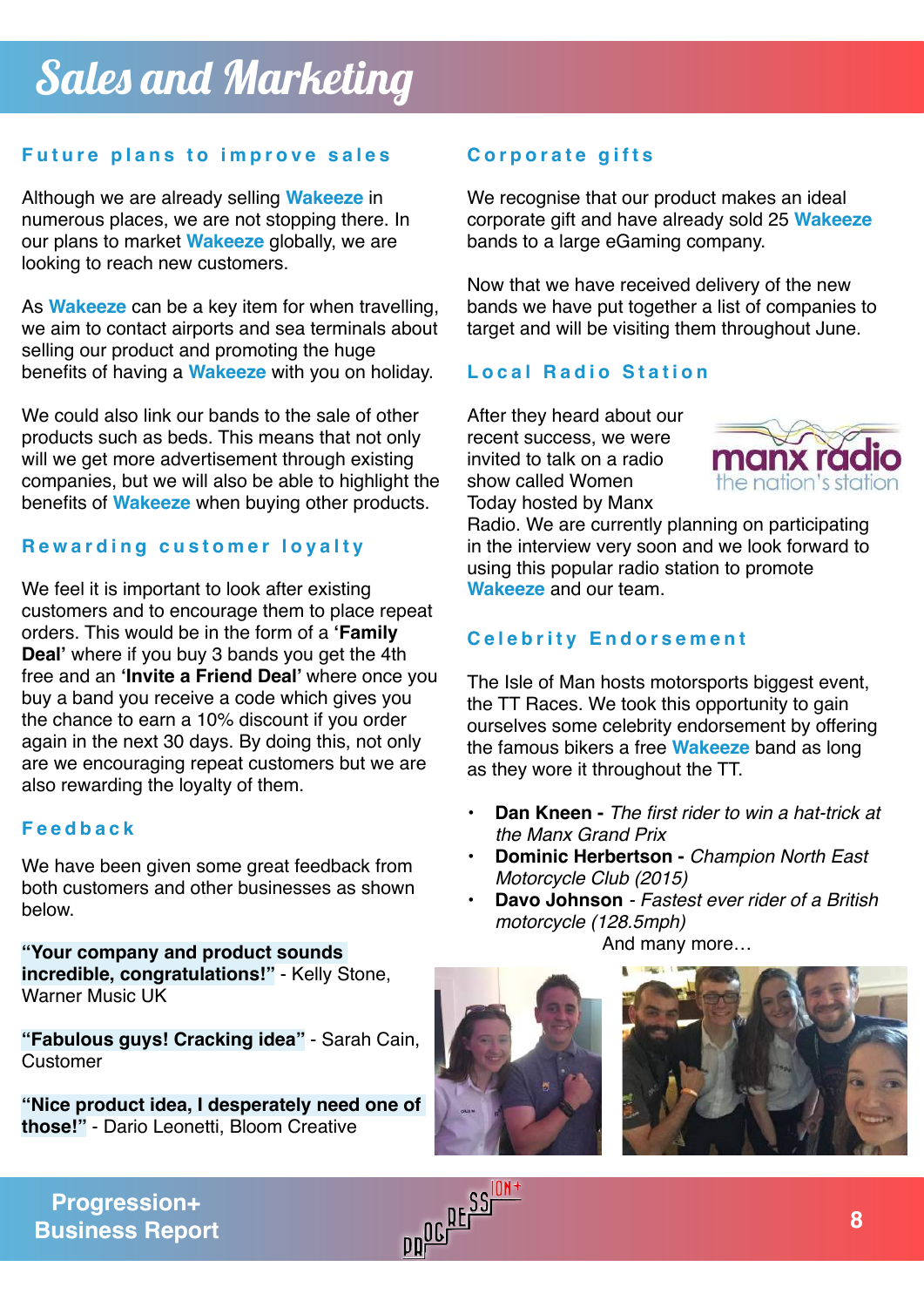# Fnancial Summary & Future Potential

We do not have any wages or commission to pay to sub-contracted workers and we do not owe any money to shareholders.

All of our start-up costs have been raised through fundraising and sponsorship.

#### **Current accounts**

We had hoped to have been able to demonstrate more sales when preparing this report. You will see from our accounts that we have items in stock. This is because we have just received a delivery of our new and updated **Wakeeze.** 

Our total profit will be split five ways, one part for each member of the company.

We have no production wages as we stick the labels on the products ourselves, which may take more time than if we hired some additional employees, but it allows us to keep the price of our product down.

#### **Gross and Net Profit explained**

You will see based on the figures on page 10 of this report that our Gross Profit Margin at 66% and our Net Profit before tax is 40%.

We have recently taken a delivery of 100 alarm bands which we expect to sell by the end of the European final. Our sales revenue would increase to €4,258 and our Net Profit margin to 50% (pretax).



#### **Sales Predictions over the next 12 months**

Customer feedback has been excellent. We believe that now we have the new **Wakeeze** which is compatible with Apple and Android devices our sales will increase substantially. These increased sales will be generated through pop-up shops, corporate and online sales.

Our prediction over the next 12 months is 500 units, generating a sales revenue of €8,500.

| <b>Month</b>        | Unit<br><b>Sales</b> |
|---------------------|----------------------|
| June - October      | 100                  |
| November - December | 200                  |
| January - June      | 200                  |

#### **I n vestment**

Our long-term plan is to reinvest some of the profits to further develop the app that supports the **Wakeeze**. This will cost in the region of £1,000. This development will include rebranding.

#### **Future plans**

Once the company has finished, each of the team members will be given a fifth share of the company.

After the company has closed, a new one will be made to continue the business. Members may be asked through an invitation to rejoin the company and if they choose to accept, they need to put their share back into the business.

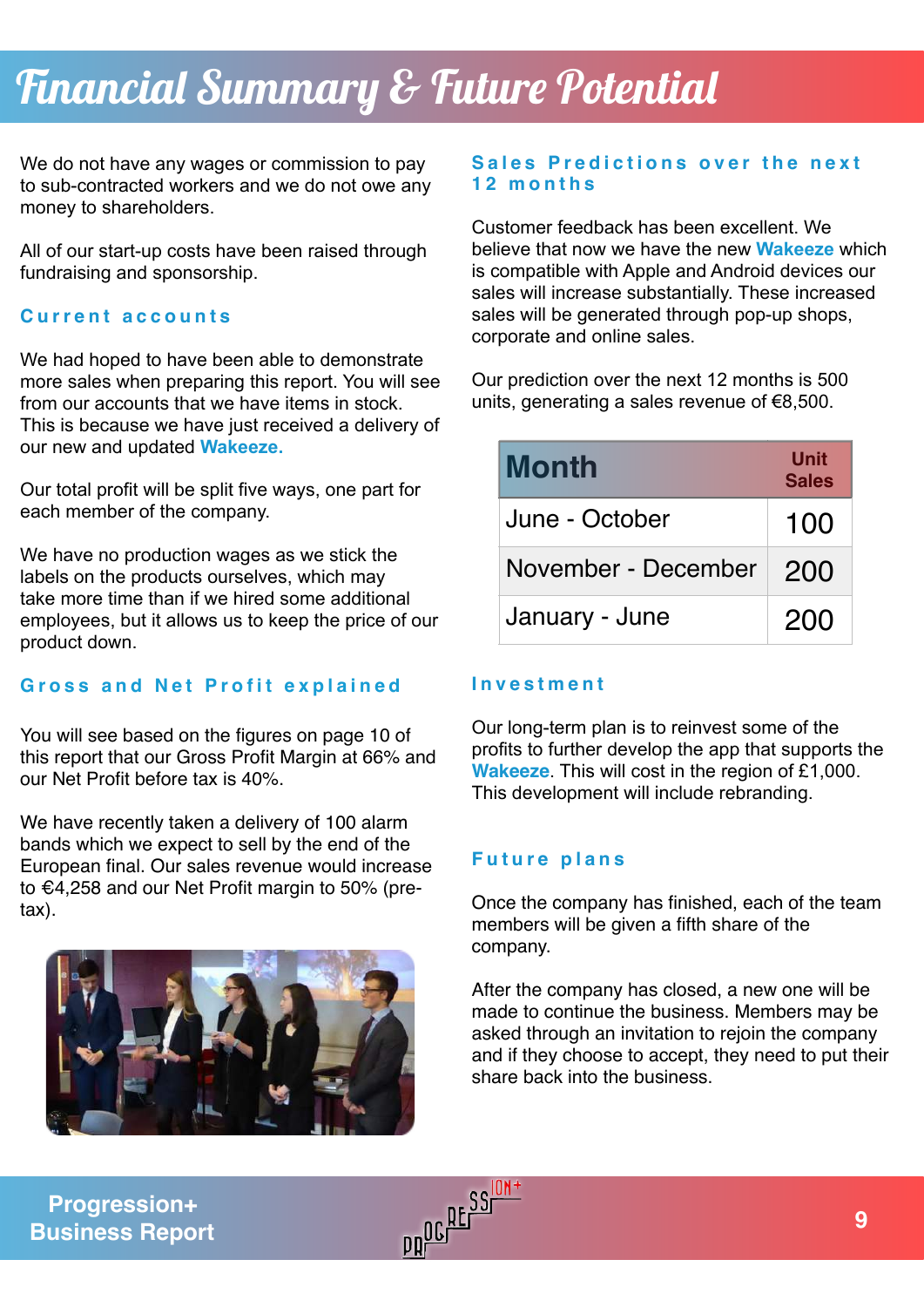#### September 2016 - June 2017 Profit and Loss Sheet for Progression +

| <b>Sales and Fundraising</b>               |             | €2,609.86   |
|--------------------------------------------|-------------|-------------|
| Purchases                                  | €1,398.91   |             |
| Production wages                           | €0.00       |             |
| Less Closing stock<br><b>Cost of sales</b> | 536.91<br>€ |             |
|                                            |             | 862.00<br>€ |
| <b>Gross Profit</b>                        |             | €1747.86    |
| <b>Expenses</b>                            |             |             |
| Salary, bonus or commission                | 0.00        |             |
| Stationery                                 | 0.00        |             |
| Rent & hire                                | €<br>11.50  |             |
| Marketing                                  | 0.00        |             |
| Miscellaneous expenses                     | € 686.92    |             |
| <b>Total Expenses</b>                      |             | 698.42      |
| <b>Operating Profit</b>                    |             | € 1,049.44  |
| Corporation Tax 10%                        |             | 104.94<br>€ |
| <b>Profit after Tax</b>                    |             | 944.50<br>€ |
| <b>Appropriation of Profit</b>             |             |             |
| No Shareholders                            |             | €<br>0      |
| Dividends between the team                 |             | €<br>944.50 |
| <b>Balance Sheet as of 8 June 2017</b>     |             |             |
| <b>Current assets</b>                      |             |             |
| <b>Stock</b>                               | € 536.91    |             |
| <b>Debtors</b>                             | 0.00        |             |
| Cash at Bank                               | € 512.53    |             |
| Cash in Hand                               | 0.00        |             |
| <b>TOTAL CURRENT ASSETS</b>                |             | € 1,049.44  |
| <b>Current Liabilities</b>                 |             |             |
| Loans                                      | €<br>0      |             |
| Creditors                                  | €<br>0      |             |
| <b>Corporation Tax</b>                     | € 104.94    |             |
| <b>TOTAL CURRENT LIABILITIES</b>           |             | 104.94<br>€ |
| <b>BALANCE</b>                             |             | 944.50<br>€ |
| <b>Issued Share Capital</b>                |             | €<br>0      |
| <b>Profit and loss account</b>             |             | €<br>944.50 |
| Funds to be divided                        |             | 944.50<br>€ |

#### **Notes**

At the time of producing this report the exchange rate was €1.15 to the £1.

We did not sell shares in the business but used fundraising to purchase products.

J. Gardner

Verified by Jeanette Gardner Progression + **Business Mentor** 

8 June 2017